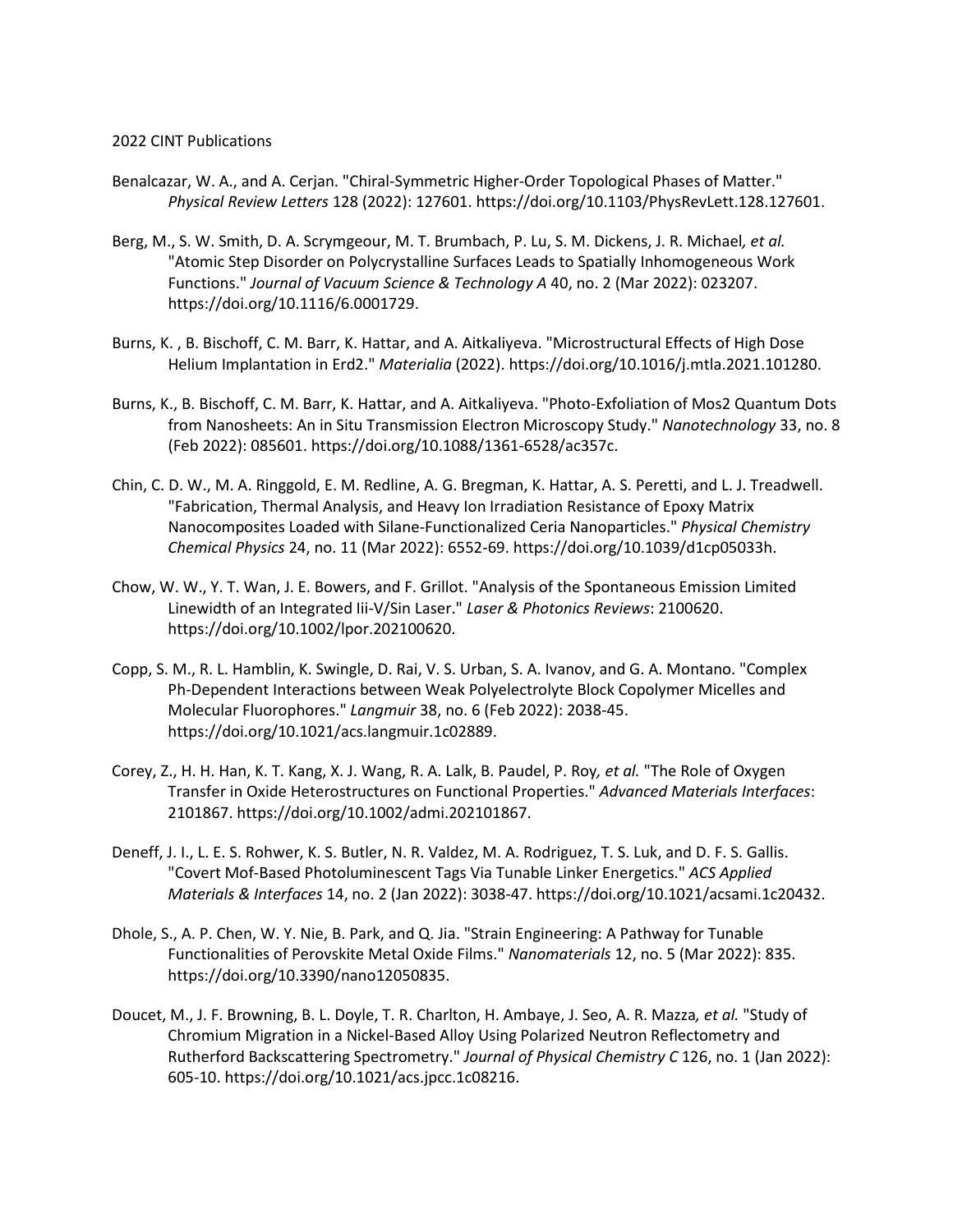- Frédéric, G., W. W. Chow, B. Dong, S. Ding, H. Huang, and J. Bowers. "Multimode Physics in the Mode Locking of Semiconductor Quantum Dot Lasers." *Applied Sciences* 12, no. 7 (Mar 2022). https://doi.org/10.3390/app12073504.
- Frederick, E., L. N. Appelhans, F. W. DelRio, K. T. Strong, S. Smith, S. Dickens, and E. Vreeland. "Synthesis and Mechanical Properties of Sub 5-Mu M Polyuio-66 Thin Films on Gold Surfaces." *ChemPhysChem* 23, no. 3 (Feb 2022): e202100673. https://doi.org/10.1002/cphc.202100673.
- Frischknecht, A. L. , P. J. in 't Veld, I. V. Kolesnichenko, D. J. Arnot, and T. N. Lambert. "Morphology and Dynamics in Hydroxide-Conducting Polysulfones." *Applied Polymer Materials* 4, no. 4 (2022). https://doi.org/10.1021/acsapm.1c01798.
- Gallis, D. F. S., K. S. Butler, C. J. Pearce, N. Valdez, and M. A. Rodriguez. "Programmable Photoluminescence Via Intrinsic and DNA- Fluorophore Association in a Mixed Cluster Heterometallic Mof." *ACS Applied Materials & Interfaces*. https://doi.org/10.1021/acsami.1c24477.
- Gennaro, S. D. , C. F. Doiron, N. Karl, P. P. Iyer, D. K. Serkland, M. B. Sinclair, and I. Brener. "Cascaded Optical Nonlinearities in Dielectric Metasurfaces." Article ASAP. *ACS Photonics* (Feb 2022). https://doi.org/10.1021/acsphotonics.1c01937.
- Gjorevski, N., M. Nikolaev, T. E. Brown, O. Mitrofanova, N. Brandenberg, F. W. DelRio, F. M. Yavitt*, et al.* "Tissue Geometry Drives Deterministic Organoid Patterning." *Science* 375, no. 6576 (Jan 2022): 40-+ eaaw9021. https://doi.org/10.1126/science.aaw9021.
- Hanson, K., K. M. Sankar, P. F. Weck, J. K. Startt, R. Dingreville, C. S. Deo, J. D. Sugar, and P. M. Singh. "Effect of Excess Mg to Control Corrosion in Molten Mgcl2 and Kcl Eutectic Salt Mixture." *Corrosion Science* 194 (2022): 109914. https://doi.org/10.1016/j.corsci.2021.109914.
- Hao, H., T. Hutter, B. L. Boyce, J Watt, P Liu, and D. Mitlin. "Review of Multifunctional Separators: Stabilizing the Cathode and the Anode for Alkali (Li, Na, and K) Metal–Sulfur and Selenium Batteries." *Chemical Reviews*, Article ASAP (MAR 2022). https://doi.org/DOI: 10.1021/acs.chemrev.1c00838
- Hoglund, E. R., D. L. Bao, A. O'Hara, S. Makarem, Z. T. Piontkowski, J. R. Matson, A. K. Yadav*, et al.* "Emergent Interface Vibrational Structure of Oxide Superlattices." *Nature* 601, no. 7894 (Jan 2022): 556-+. https://doi.org/10.1038/s41586-021-04238-z.
- Hsu, N. W., W. C. Hou, Y. Y. Chen, Wu Y. J., H. S. Kao, C. T. Harris, T. M. Lu, and J. Y. Li. "Temperature Dependence of Charge Distributions and Carrier Mobility in an Undoped Si/Sige Heterostructure." *IEEE Transactions on Electron Devices* 69, no. 2 (2022): 5. https://doi.org/10.1109/TED.2021.3138363.
- Huang, J. W., R. Yu, Z. J. Xu, J. X. Zhu, J. S. Oh, Q. N. Jiang, M. Wang*, et al.* "Correlation-Driven Electronic Reconstruction in Fete1-Xsex." *Communications Physics* 5, no. 1 (Jan 2022): 29. https://doi.org/10.1038/s42005-022-00805-6.
- Huang, Z., C. S. Ting, J. X. Zhu, and S. Z. Lin. "Gapless Higgs Mode in the Fulde-Ferrell-Larkin-Ovchinnikov State of a Superconductor." *Physical Review B* 105, no. 1 (Jan 2022): 014502.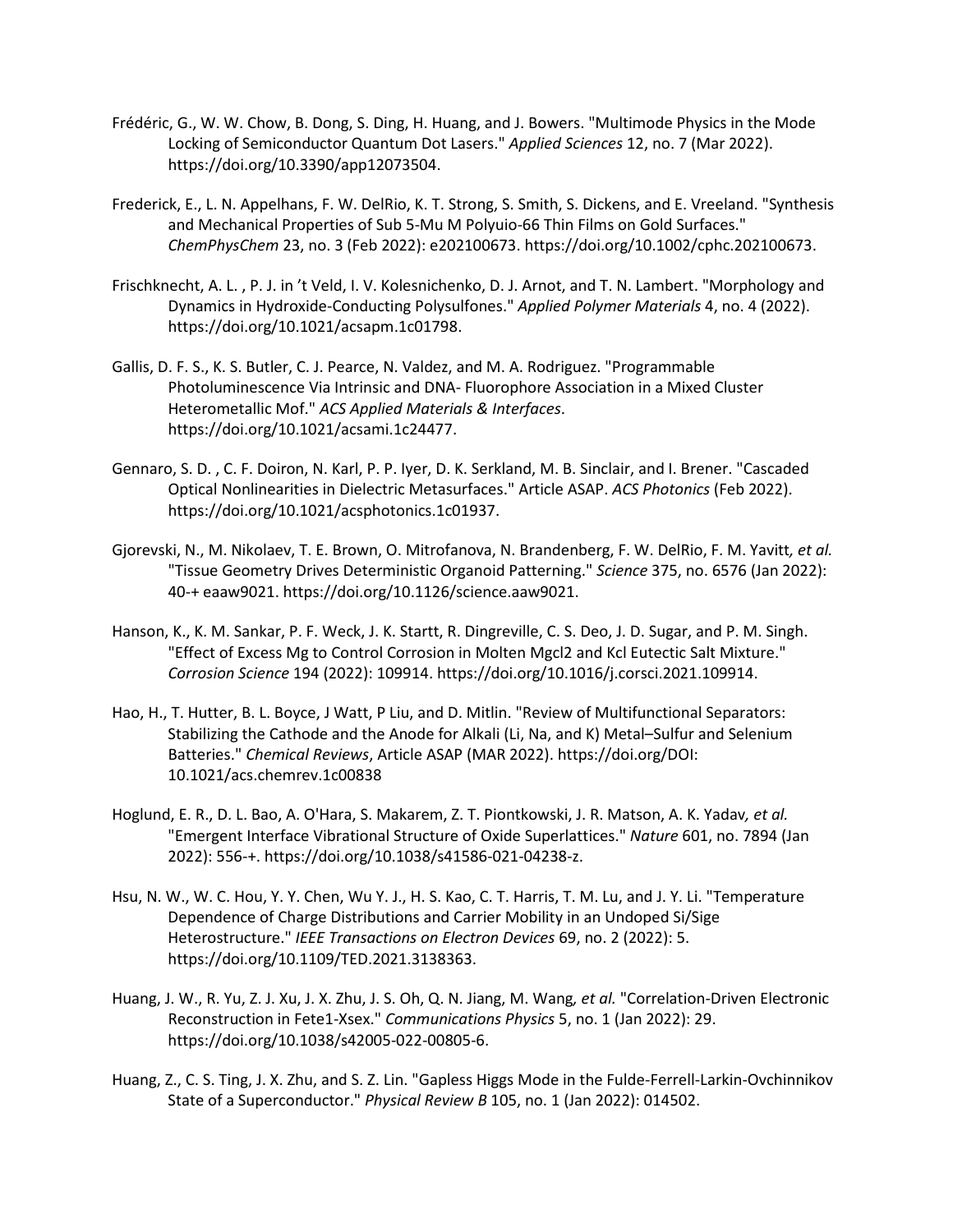https://doi.org/10.1103/PhysRevB.105.014502.

- Kazanowska, B. A., K. R. Sapkota, P. Lu, A. A. Talin, E. Bussmann, T. Ohta, B. P. Gunning, K. S. Jones, and G. T. Wang. "Fabrication and Field Emission Properties of Vertical, Tapered Gan Nanowires Etched Via Phosphoric Acid." *Nanotechnology* 33, no. 3 (Jan 2022): 035301. https://doi.org/10.1088/1361-6528/ac2981.
- Kehayias, P., E. V. Levine, L. Basso, J. Henshaw, M. S. Ziabari, M. Titze, R. Haltli*, et al.* "Measurement and Simulation of the Magnetic Fields from a 555 Timer Integrated Circuit Using a Quantum Diamond Microscope and Finite-Element Analysis." *Physical Review Applied* 17, no. 1 (Jan 2022): 014021. https://doi.org/10.1103/PhysRevApplied.17.014021.
- Khalatpour, A., A. K. Paulsen, S. J. Addamane, C. Deimert, J. L. Reno, Z. R. Wasilewski, and Q. Hu. "A Tunable Unidirectional Source for Gusto's Local Oscillator at 4.74 Thz." *Ieee Transactions on Terahertz Science and Technology* 12, no. 2 (Mar 2022): 144-50. https://doi.org/10.1109/tthz.2021.3124310.
- Kim, D., T. Ahmed, K. Crossley, J. K. Baldwin, S. H. R. Shin, Y. Kim, C. Sheehan*, et al.* "A Controlled Nucleation and Growth of Si Nanowires by Using a Tin Diffusion Barrier Layer for Lithium-Ion Batteries." *Nanoscale Advances*. https://doi.org/10.1039/d1na00844g.
- Lear, C. R., J. G. Gigax, M. M. Schneider, T. E. Steckley, T. J. Lienert, S. A. Maloy, and B. P. Eftink. "Solid-State Welding of the Nanostructured Ferritic Alloy 14ywt Using a Capacitive Discharge Resistance Welding Technique." *Metals* 12, no. 1 (Jan 2022): 23. https://doi.org/10.3390/met12010023.
- Lee, M. C., I. Kwak, Y. Lee, B. Lee, B. C. Park, T. Wolf, T. W. Noh, and K. Kim. "Nematic Response Revealed by Coherent Phonon Oscillations in Bafe2as2.".*Physical Review B* 105, no. 2 (Jan 2022): 024501. https://doi.org/10.1103/PhysRevB.105.024501.
- Li, M. M., and S. A. Ivanov. "The Intrinsic Electrochemical Behavior of Layered Cu2wse4 Nanoparticles." *Nanotechnology* 33, no. 12 (Mar 2022): 125602. https://doi.org/10.1088/1361-6528/ac4132.
- Lin, J. X., Y. H. Zhang, E. Morissette, Z. Wang, S. Liu, D. Rhodes, K. Watanabe*, et al.* "Spin-Orbit-Driven Ferromagnetism at Half Moire Filling in Magic-Angle Twisted Bilayer Graphene." *Science* 375, no. 6579 (Jan 2022): 437. https://doi.org/10.1126/science.abh2889.
- Lin, S. S., R. Mandavkar, R. Kulkarni, S. Burse, M. A. Habib, S. H. Kim, M. Y. Li, S. Kunwar, and J. Lee. "Mos2 Nanoflake and Zno Quantum Dot Blended Active Layers on Aupd Nanoparticles for Uv Photodetectors." *Applied Nano Materials*. https://doi.org/10.1021/acsanm.1c03748.
- Liu, F., R. Wu, J. K. Wei, W. Nie, A. D. Mohite, S. Brovelli, L. Manna, and H. Li. "Recent Progress in Halide Perovskite Radiation Detectors for Gamma-Ray Spectroscopy." *ACS Energy Letters* 7, no. 3 (2022): 20. https://doi.org/10.1021/acsenergylett.2c00031.
- Liu, L. Z., A. Nemashkalo, L. Rezende, J. Y. Jung, S. Chhabra, M. C. Guerra, I. Heemskerk, and A. Warmflash. "Nodal Is a Short-Range Morphogen with Activity That Spreads through a Relay Mechanism in Human Gastruloids." *Nature Communications* 13, no. 1 (Jan 2022): 497. https://doi.org/10.1038/s41467-022-28149-3.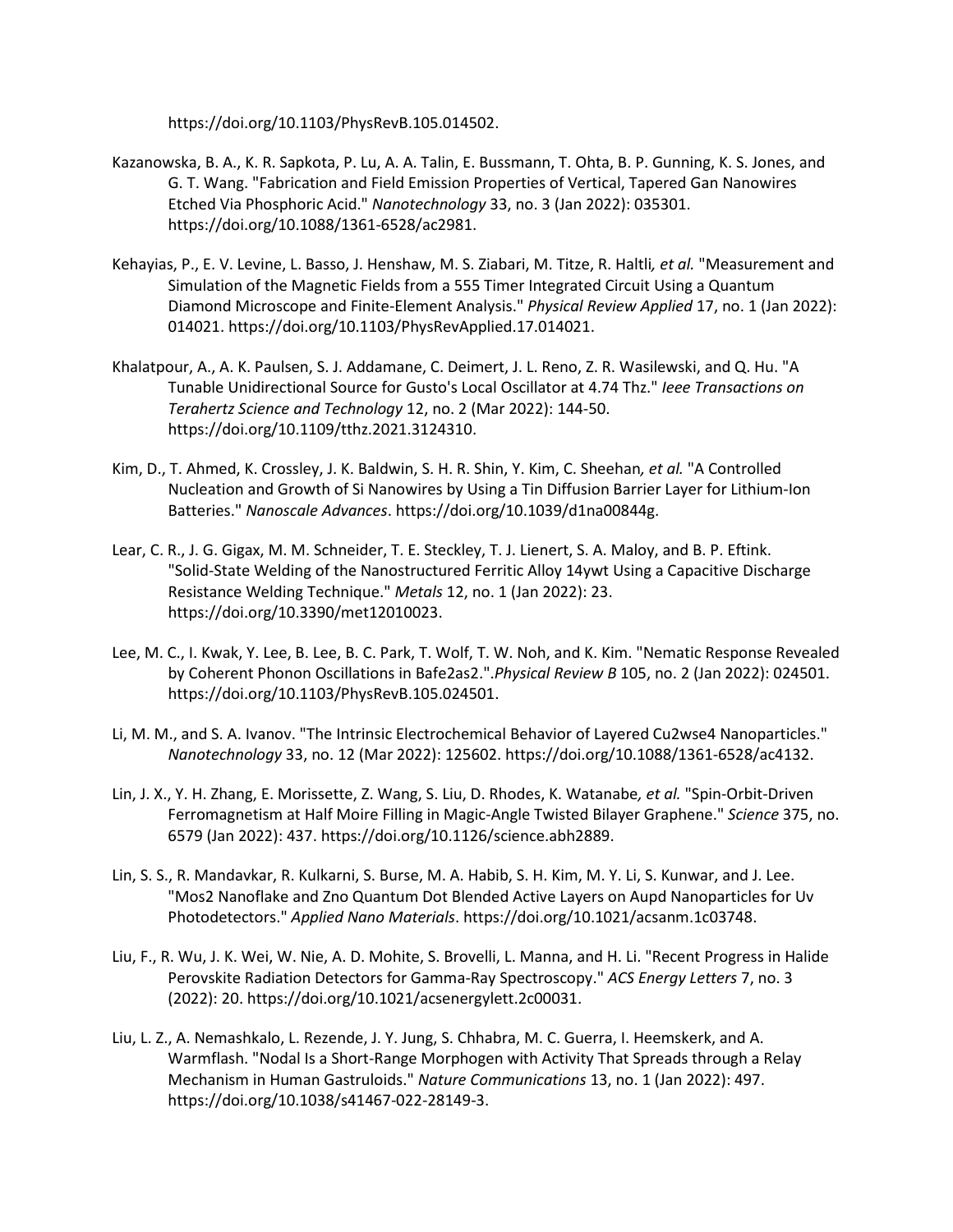- Liu, P., H. Hao, H. Celio, J. Cui, M. Ren, Y. Wang, H. Dong*, et al.* "Multifunctional Separator Allows Stable Cycling of Potassium Metal Anodes and of Potassium Metal Batteries." *Advanced Materials* 34, no. 7 (2022). https://doi.org/10.3390/app12073504.
- Lozovoi, A., G. Vizkelethy, E. Bielejec, and C. A. Meriles. "Imaging Dark Charge Emitters in Diamond Via Carrier-to-Photon Conversion." *Science Advances* 8, no. 1 (Jan 2022): eabl9402. https://doi.org/10.1126/sciadv.abl9402.
- Massengale, J. A., Y. X. Shen, R. Q. Yang, S. D. Hawkins, and J. F. Klem. "Long Wavelength Interband Cascade Lasers." *Applied Physics Letters* 120, no. 9 (Feb 2022): 091105. https://doi.org/10.1063/5.0084565.
- Matt, C. E., Y. Liu, H. Pirie, N. C. Drucker, N. H. Jo, B. Kuthanazhi, Z. Huang*, et al.* "Spin-Polarized Imaging of Strongly Interacting Fermions in the Ferrimagnetic State of the Weyl Candidate Cebi." *Physical Review B* 105, no. 8 (Feb 2022): 085134. https://doi.org/10.1103/PhysRevB.105.085134.
- Mazza, A. R., E. Skoropata, Y. Sharma, J. Lapano, T. W. Heitmann, B. L. Musico, V. Keppens*, et al.* "Designing Magnetism in High Entropy Oxides." *Advanced Science*: 2200391. https://doi.org/10.1002/advs.202200391.
- McGieson, I., V. L. Bird, C. M. Barr, K. Hattar, B. W. Reed, J. T. McKeown, F. Yi, D. A. LaVan, and M. K. Santala. "Crystallization Kinetics and Thermodynamics of an Ag-in-Sb-Te Phase Change Material Using Complementary in Situ Microscopic Techniques." *Journal of Material Research* (2022). https://doi.org/10.1557/s43578-022-00486-5.
- Miao, X. L., T. S. Luk, and P. Q. Liu. "Liquid-Metal-Based Nanophotonic Structures for High-Performance Seira Sensing." *Advanced Materials* 34, no. 10 (Mar 2022): 2107950. https://doi.org/10.1002/adma.202107950.
- Mo, M. Z., M. X. Tang, Z. J. Chen, J. R. Peterson, X. Z. Shen, J. K. Baldwin, M. Frost*, et al.* "Ultrafast Visualization of Incipient Plasticity in Dynamically Compressed Matter." *Nature Communications*  13, no. 1 (Feb 2022): 1055. https://doi.org/10.1038/s41467-022-28684-z.
- Mohottalalage, S. S., D. Aryal, B. A. Thurston, G. S. Grest, and D. Perahia. "Effects of Ionic Group Distribution on the Structure and Dynamics of Amorphous Polymer Melts." *Macromolecules* 55, no. 1 (Jan 2022): 217-23. https://doi.org/10.1021/acs.macromol.1c02141.
- Monismith, S., J. Qu, and R. Dingreville. "Grain-Boundary Fracture Mechanisms in Li7la3zr2o12 (Llzo) Solid Electrolytes: When Phase Transformation Acts as a Temperature-Dependent Toughening Mechanism." *Journal of the Mechanics and Physics of Solids* 160 (2022): 104791. https://doi.org/10.1016/j.jmps.2022.104791.
- Monti, J. M., E. M. Hopkins, K. Hattar, F. Abdeljawad, B. L. Boyce, and R. Dingreville. "Stability of Immiscible Nanocrystalline Alloys in Compositional and Thermal Fields." *Acta Materialia* 226 (2022): 117620. https://doi.org/10.1016/j.actamat.2022.117620.
- Murray, J. B., A. Cerjan, and B. Redding. "Distributed Brillouin Fiber Laser Sensor." *Optica* 9, no. 1 (Jan 2022): 80-87. https://doi.org/10.1364/optica.435716.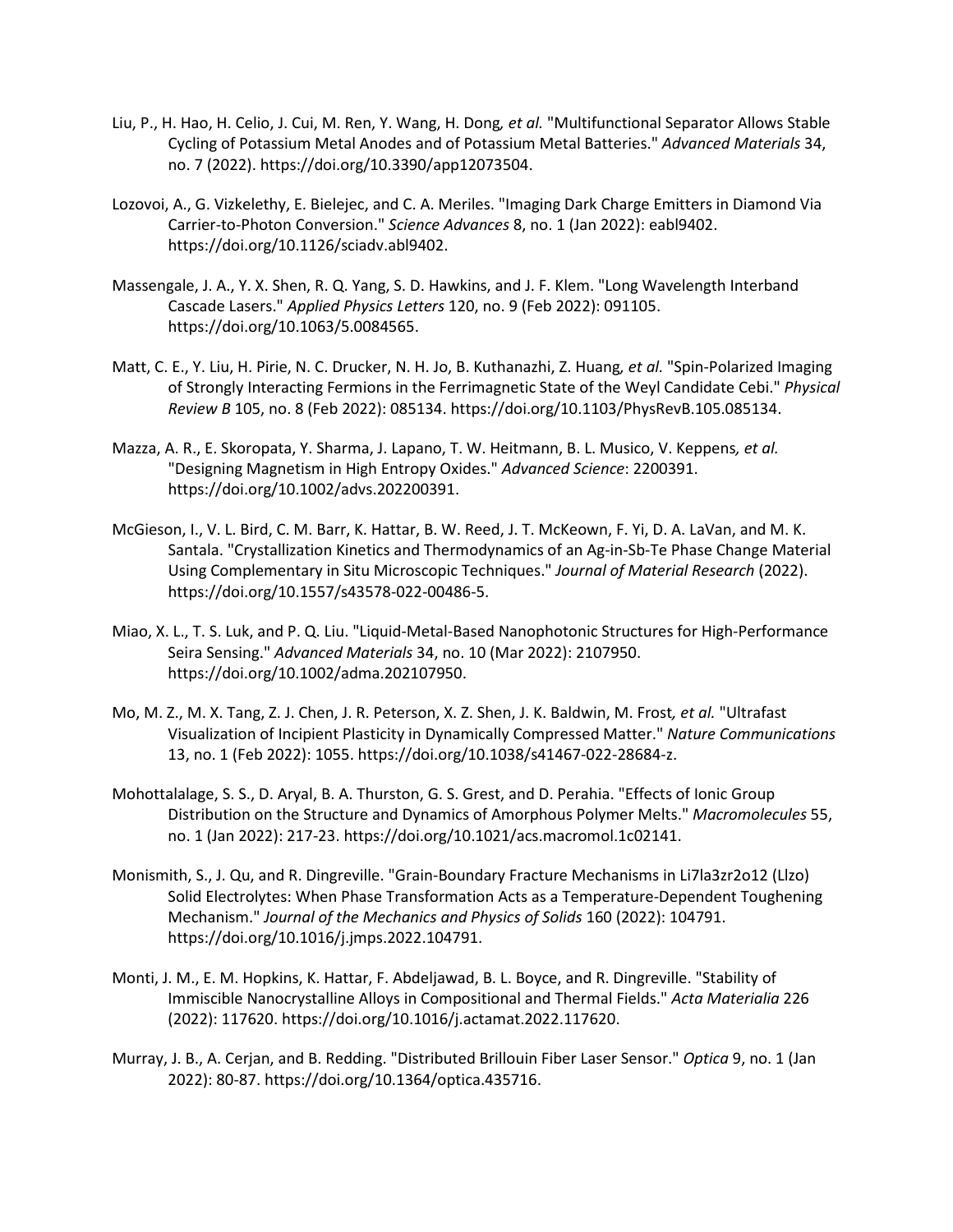- Negrin-Yuvero, H., A. Mukazhanova, V. M. Freixas, S. Tretiak, S. Sharifzadeh, and S. Fernandez-Alberti. "Vibronic Photoexcitation Dynamics of Perylene Diimide: Computational Insights." *Journal of Physical Chemistry A* 126, no. 5 (Feb 2022): 733-41. https://doi.org/10.1021/acs.jpca.1c09484.
- Nemashkalo, A, M. E. Phipps, S. P. Hennelly, and P. M. Goodwin. "Real-Time, Single-Molecule Observation of Biomolecular Interactions inside Nanophotonic Zero Mode Waveguides." *Nanotechnology* (2022). https://doi.org/10.1088/1361-6528/ac467c
- O'Connor, T. C., T. Ge, and G. S. Grest. "Composite Entanglement Topology and Extensional Rheology of Symmetric Ring-Linear Polymer Blends." *Journal of Rheology* 66, no. 1 (Jan 2022): 49-65. https://doi.org/10.1122/8.0000319.
- Paudel, B., Y. Sharma, B. K. Derby, G. Pilania, M. M. Schneider, A. C. Jones, H. Nakotte, M. T. Pettes, and A. P. Chen. "Effect of Lattice Strain on Magnetism in Epitaxial Ycro3 Films." *Materials Research Letters* 10, no. 1 (Jan 2022): 29-35. https://doi.org/10.1080/21663831.2021.2010822.
- Pokharel, K., C. Lane, J. W. Furness, R. Q. Zhang, J. L. Ning, B. Barbiellini, R. S. Markiewicz*, et al.* "Sensitivity of the Electronic and Magnetic Structures of Cuprate Superconductors to Density Functional Approximations." *Npj Computational Materials* 8, no. 1 (Feb 2022): 31. https://doi.org/10.1038/s41524-022-00711-z.
- Priante, D., M. Y. Zhang, A. R. Albrecht, R. Bek, M. Zimmer, C. L. Nguyen, D. P. Follman, G. D. Cole, and M. Sheik-Bahae. "In-Well Pumping of a Membrane External-Cavity Surface-Emitting Laser." *IEEE Journal of Selected Topics in Quantum Electronics* 28, no. 1 (Jan 2022). https://doi.org/10.1109/jstqe.2021.3109803.
- Quenzel, T., D. Timmer, M. Gittinger, J. Zablocki, F. Zheng, M. Schiek, A. Lützen*, et al.* "Plasmon-Enhanced Exciton Delocalization in Squaraine-Type Molecular Aggregates." *ACS Nano*  (2022). https://doi.org/10.1021/acsnano.1c11398.
- Razaghi, Z., D. Y. Xie, M. H. Lin, and G. Z. Zhu. "Ion Beam-Induced Bending of Tio2 Nanowires with Bead-Like and Prismatic Shapes." *RSC Advances* 12, no. 9 (Feb 2022): 5577-86. https://doi.org/10.1039/d1ra09122k.
- Roy, P., S. Kunwar, D. Zhang, D. Chen, Z. Corey, B. X. Rutherford, H. Y. Wang*, et al.* "Role of Defects and Power Dissipation on Ferroelectric Memristive Switching." *Advanced Electronic Materials*: 2101392. https://doi.org/10.1002/aelm.202101392.
- Sahu, B. P., W. H. Higgins, B. K. Derby, G. M. Pharr, and A. Misra. "Strain-Rate Dependent Deformation Mechanisms in Single-Layered Cu, Mo, and Multilayer Cu/Mo Thin Films." *Materials Science and Engineering a-Structural Materials Properties Microstructure and Processing* 838 (Mar 2022): 142776. https://doi.org/10.1016/j.msea.2022.142776.
- Sanders, S., M. Dowran, U. Jain, T. M. Lu, A. M. Marino, and A. Manjavacas. "Lattice Resonances of Nanohole Arrays for Quantum Enhanced Sensing." *Physical Review Applied* 17, no. 1 (Jan 2022): 014035. https://doi.org/10.1103/PhysRevApplied.17.014035.
- Sarma, R., J. M. Xu, D. De Ceglia, L. Carletti, S. Campione, J. Klem, M. B. Sinclair, M. A. Belkin, and I. Brener. "P an All-Dielectric Polaritonic Metasurface with a Giant Nonlinear Optical Response."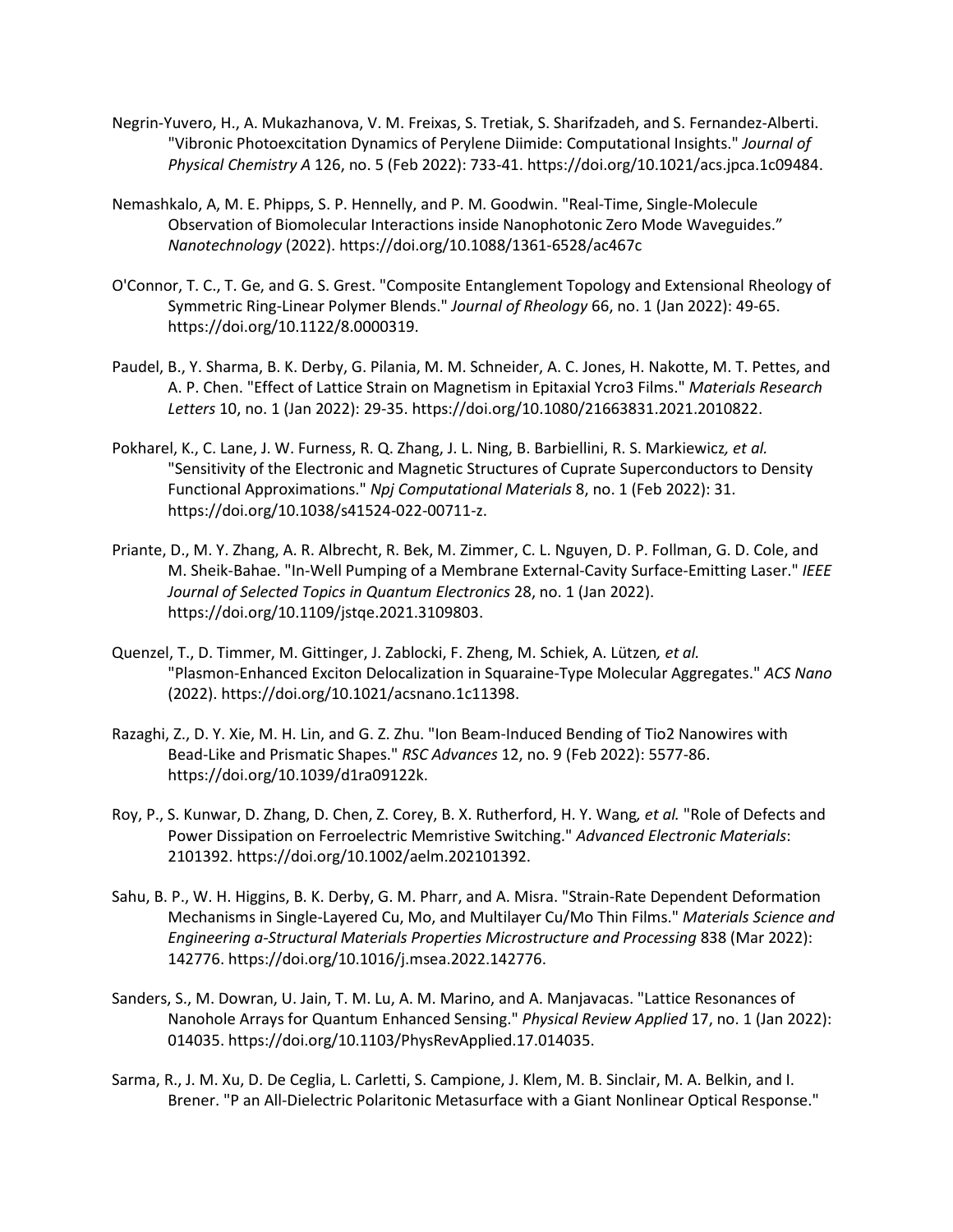*Nano Letters*. https://doi.org/10.1021/acs.nanolett.1c03325.

- Shrestha, S., X. Li, H. Tsai, C. H. Hou, H. H. Huang, D. Ghosh, J. J. Shyue*, et al.* "Long Carrier Diffusion Length in Two-Dimensional Lead Halide Perovskite Single Crystals." *CHEM* (2022). https://doi.org/10.1016/j.chempr.2022.01.008.
- Souza, J. C., S. M. Thomas, E. D. Bauer, J. D. Thompson, F. Ronning, P. G. Pagliuso, and P. F. S. Rosa. "Microscopic Probe of Magnetic Polarons in Antiferromagnetic Eu5in2sb6." *Physical Review B*  105, no. 3 (Jan 2022): 035135. https://doi.org/10.1103/PhysRevB.105.035135.
- Startt, J., A. Kustas, J. Pegues, PinYang, and R. Dingreville. "Compositional Effects on the Mechanical and Thermal Properties of Monbtati Refractory Complex Concentrated Alloys." *Materials & Design*  213 (2022): 110311. https://doi.org/10.1016/j.matdes.2021.110311.
- Steinmetz, S. A., A. T. DeLaRiva, C. Riley, P. Schrader, A. Datye, E. D. Spoerke, and C. J. Kliewer. "Gas-Phase Hydrogen-Atom Measurement above Catalytic and Noncatalytic Materials During Ethane Dehydrogenation." *Journal of Physical Chemistry C* 126, no. 6 (2022): 3054-59. https://doi.org/10.1021/acs.jpcc.1c09955.
- Sun, K., Z. Q. Bao, W. L. Yu, S. D. Hawkins, J. F. Klem, W. Pan, and X. Y. Shi. "Charge Transport Spectra in Superconductor-Inas/Gasb-Superconductor Heterostructures." *Nanotechnology* 33, no. 8 (2022): 085703. https://doi.org/10.1088/1361-6528/ac3a36.
- Tafoya, R. R., M. A. Gallegos, J. R. Downing, L. Gamba, B. Kaehr, E. N. Coker, M. C. Hersam, and E. B. Secor. "Morphology and Electrical Properties of High-Speed Flexography-Printed Graphene." *Microchimica Acta* 189, no. 3 (Mar 2022): 123. https://doi.org/10.1007/s00604-022-05232-6.
- Taylor, J. C., E. Chatterjee, W. F. Kindel, D. Soh, and M. Eichenfield. "Reconfigurable Quantum Phononic Circuits Via Piezo-Acoustomechanical Interactions." *Npj Quantum Information* 8, no. 1 (Feb 2022): 19. https://doi.org/10.1038/s41534-022-00526-2.
- Thurston, B. A., G. S. Grest, and M. J. Stevens. "Overlap Concentration of Sodium Polystyrene Sulfonate in Solution." *ACS Macro Letters* 11, no. 2 (Feb 2022): 217-22. https://doi.org/10.1021/acsmacrolett.1c00649.
- Tsai, H., H. H. Huang, J. Watt, C. H. Hou, J. Strzalka, J. J. Shyue, L. Wang, and W. Y. Nie. "Cesium Lead Halide Perovskite Nanocrystals Assembled in Metal-Organic Frameworks for Stable Blue Light Emitting Diodes." *Advanced Science*: 2105850. https://doi.org/10.1002/advs.202105850.
- Tsai, H. H., S. Shrestha, L. Pan, H. H. Huang, J. Strzalka, D. Williams, L. Wang, L. R. Cao, and W. Y. Nie. "Quasi-2d Perovskite Crystalline Layers for Printable Direct Conversion X-Ray Imaging." *Advanced Materials*: 2106498. https://doi.org/10.1002/adma.202106498.
- Whiting, E. B., M. D. Goldflam, L. Kang, M. B. Sinclair, K. M. Musick, S. D. Campbell, D. B. Burckel, and D. H. Werner. "Broadband Asymmetric Transmission of Linearly Polarized Mid-Infrared Light Based on Quasi-3d Metamaterials." *Advanced Functional Materials*: 2109659. https://doi.org/10.1002/adfm.202109659.

Xu, C. C., C. Cao, and J. X. Zhu. "Pressure-Induced Concomitant Topological and Metal-Insulator